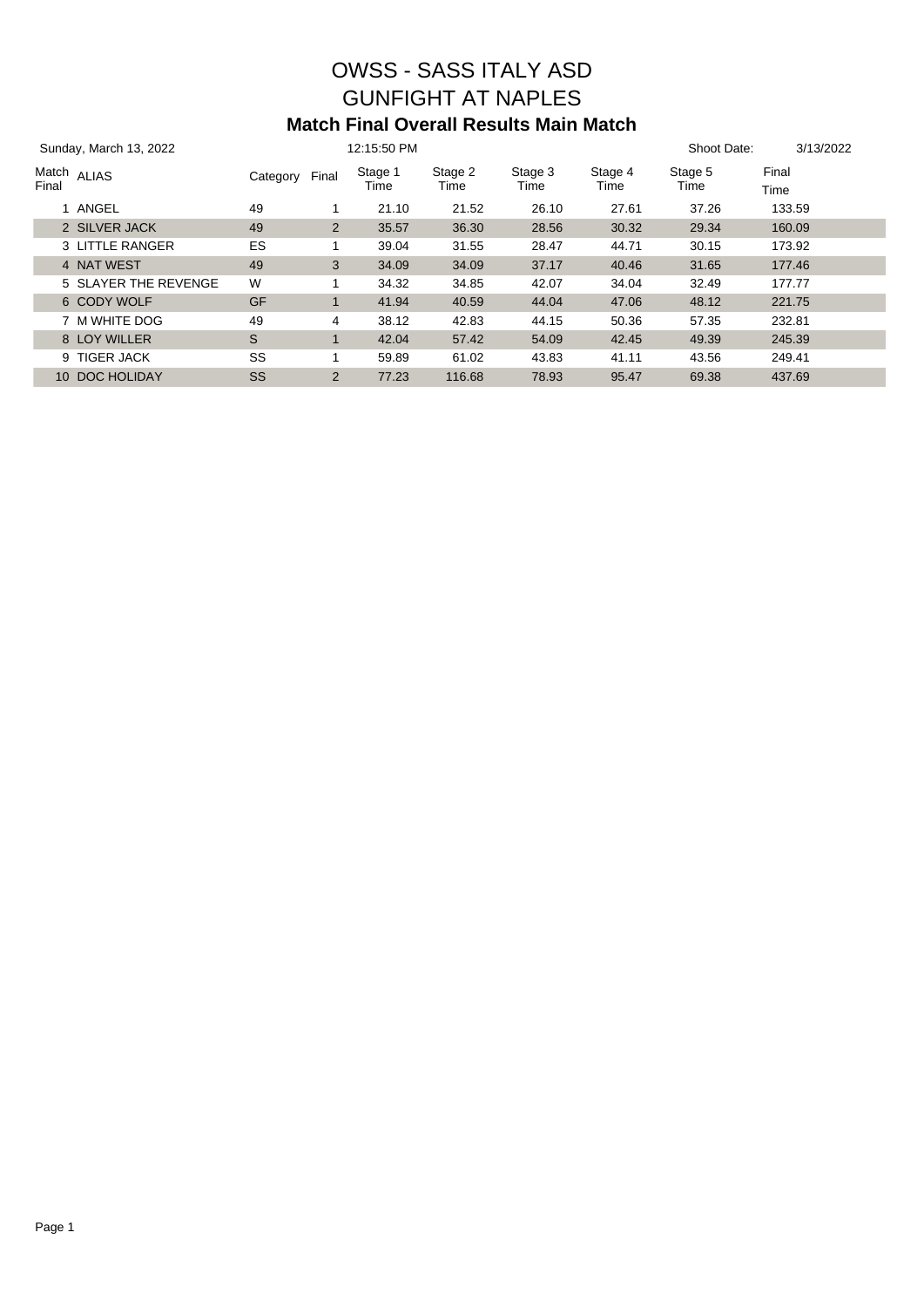# **OWSS - SASS ITALY ASD GUNFIGHT AT NAPLES Final Results by Category Main Match**

|                      | Sunday, March 13, 2022 |                                            |                    |                 | 12:06:56 PM     |                 |                 |                 | 3/13/2022 Page 1 of 1 |
|----------------------|------------------------|--------------------------------------------|--------------------|-----------------|-----------------|-----------------|-----------------|-----------------|-----------------------|
| Category<br>Standing | ALIAS                  |                                            | <b>Match Final</b> | Stage 1<br>Time | Stage 2<br>Time | Stage 3<br>Time | Stage 4<br>Time | Stage 5<br>Time | Totals<br>Time        |
|                      |                        | Category: 49'r Class                       |                    |                 |                 |                 |                 |                 |                       |
|                      | 1 ANGEL                |                                            | 1                  | 21.10           | 21.52           | 26.10           | 27.61           | 37.26           | 133.59                |
|                      | 2 SILVER JACK          |                                            | 2                  | 35.57           | 36.30           | 28.56           | 30.32           | 29.34           | 160.09                |
|                      | 3 NAT WEST             |                                            | 4                  | 34.09           | 34.09           | 37.17           | 40.46           | 31.65           | 177.46                |
|                      | 4 M WHITE DOG          |                                            | $\overline{7}$     | 38.12           | 42.83           | 44.15           | 50.36           | 57.35           | 232.81                |
|                      | 1 LITTLE RANGER        | Category: Elder Statesman                  | 3                  | 39.04           | 31.55           | 28.47           | 44.71           | 30.15           | 173.92                |
|                      | CODY WOLF              | Category: Gun Fighter                      | 6                  | 41.94           | 40.59           | 44.04           | 47.06           | 48.12           | 221.75                |
|                      | LOY WILLER             | Category: Senior                           | 8                  | 42.04           | 57.42           | 54.09           | 42.45           | 49.39           | 245.39                |
|                      |                        | Category: Silver Senior                    |                    |                 |                 |                 |                 |                 |                       |
|                      | <b>TIGER JACK</b>      |                                            | 9                  | 59.89           | 61.02           | 43.83           | 41.11           | 43.56           | 249.41                |
|                      | 2 DOC HOLIDAY          |                                            | 10                 | 77.23           | 116.68          | 78.93           | 95.47           | 69.38           | 437.69                |
|                      |                        | Category: Wrangler<br>1 SLAYER THE REVENGE | 5                  | 34.32           | 34.85           | 42.07           | 34.04           | 32.49           | 177.77                |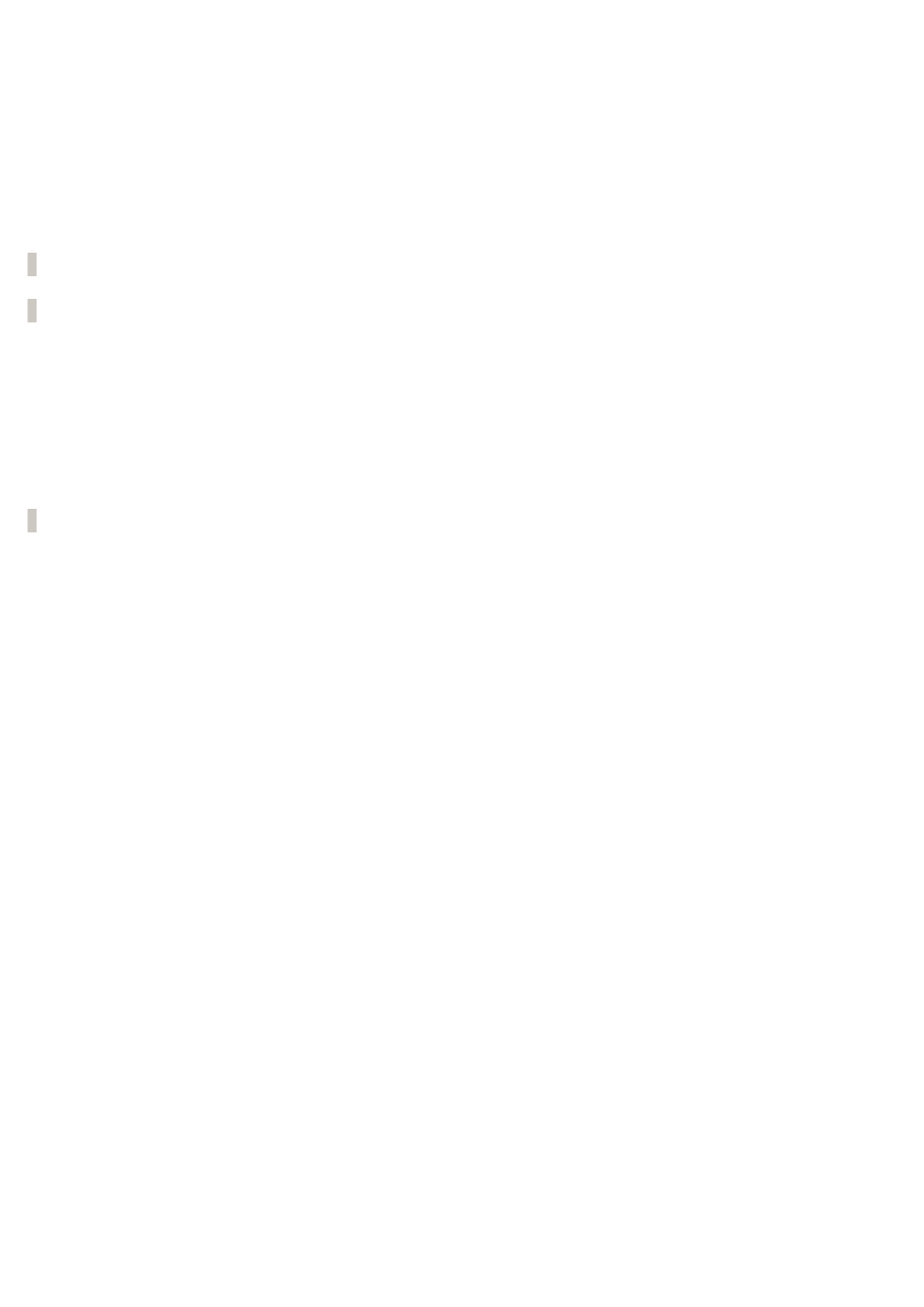# **OWSS - SASS ITALY ASD GUNFIGHT AT NAPLES**

### **tch Finals with Misses and Procedurals Main Match Main Match Match Main Match** Main Match

| Sunday, March 13, 2022  |       |                    |                                  | 12:07:17 PM                      |                                  |                      |                                   | 3/13/2022 | Page 1 of 2 |
|-------------------------|-------|--------------------|----------------------------------|----------------------------------|----------------------------------|----------------------|-----------------------------------|-----------|-------------|
| Match<br>Final          | Alias | Category / Finish  | Stage 1<br>Time                  | Stage 2<br>Time                  | Stage 3<br>Time                  | Stage 4<br>Time      | Stage 5<br>Time                   | Final     |             |
|                         |       | 49'r Class         | 21.10<br>1                       | 21.52                            | 21.10                            | 22.61                | 27.26                             | 113.59    |             |
| 1                       |       | Misses:            | $\mathbf 0$<br>$0 =$             | $\overline{0}$<br>$0 =$          | 5<br>$1 =$                       | 5<br>$1 =$           | $2 = 10$                          | 20        |             |
| ANGEL                   |       | Penalties:         | $0 =$<br>0                       | $0 =$<br>$\mathbf 0$             | $\mathbf 0$<br>$0 =$             | $\mathbf 0$<br>$0 =$ | $0 =$<br>0                        | 0         |             |
|                         |       | M Safety:          | $\pmb{0}$<br>$0 =$               | $\mathbf 0$<br>$0 =$             | $\mathbf 0$<br>$0 =$             | $0 =$<br>0           | 0<br>$0 =$                        | 0         |             |
|                         |       | Bonus:             | 0                                | $\mathbf 0$                      | 0                                | 0                    | 0                                 | 0         |             |
|                         |       |                    | 21.10                            | 21.52                            | 26.10                            | 27.61                | 37.26                             | 133.59    |             |
|                         |       | 49'r Class         | 2<br>30.57                       | 31.30                            | 28.56                            | 30.32                | 29.34                             | 150.09    |             |
| $\overline{\mathbf{c}}$ |       | Misses:            | $1 =$<br>5                       | 5<br>$1 =$                       | $0 =$<br>$\overline{\mathbf{0}}$ | $0 =$<br>0           | $0 =$<br>$\overline{\phantom{0}}$ | 10        |             |
| SILVER JACK             |       | Penalties:         | 0<br>$0 =$                       | 0<br>$0 =$                       | 0<br>$0 =$                       | $0 =$<br>0           | 0<br>$0 =$                        | 0         |             |
|                         |       | M Safety:          | $\mathbf 0$<br>$0 =$             | $\mathbf 0$<br>$0 =$             | $\mathbf 0$<br>$0 =$             | $0 =$<br>0           | 0<br>$0 =$                        | 0         |             |
|                         |       | Bonus:             | 0                                | 0                                | 0                                | 0                    | 0                                 | 0         |             |
|                         |       |                    | 35.57                            | 36.30                            | 28.56                            | 30.32                | 29.34                             | 160.09    |             |
|                         |       | Elder Statesman    | 34.04<br>$\mathbf{1}$            | 31.55                            | 28.47                            | 39.71                | 30.15                             | 163.92    |             |
| 3                       |       | Misses:            | 5<br>$1 =$                       | $\mathbf 0$<br>$0 =$             | $\overline{0}$<br>$0 =$          | 5<br>$1 =$           | $\overline{\mathbf{0}}$<br>$0 =$  | 10        |             |
| <b>LITTLE RANGER</b>    |       | Penalties:         | $\pmb{0}$<br>$0 =$               | 0<br>$0 =$                       | $0 =$<br>0                       | $0 =$<br>0           | $\mathbf 0$<br>$0 =$              | 0         |             |
|                         |       | M Safety:          | $\pmb{0}$<br>$0 =$               | $\mathbf 0$<br>$0 =$             | $\mathbf 0$<br>$0 =$             | $0 =$<br>0           | $\mathbf 0$<br>$0 =$              | 0         |             |
|                         |       | Bonus:             | 0                                | $\mathbf 0$                      | 0                                | 0                    | 0                                 | 0         |             |
|                         |       |                    | 39.04                            | 31.55                            | 28.47                            | 44.71                | 30.15                             | 173.92    |             |
|                         |       | 49'r Class         | 3<br>29.09                       | 34.09                            | 37.17                            | 35.46                | 31.65                             | 167.46    |             |
| 4                       |       | Misses:            | 5<br>$1 =$                       | $\mathbf 0$<br>$0 =$             | $\mathbf 0$<br>$0 =$             | 5<br>$1 =$           | $\mathbf 0$<br>$0 =$              | 10        |             |
| <b>NAT WEST</b>         |       | Penalties:         | $\pmb{0}$<br>$0 =$               | $\mathbf 0$<br>$0 =$             | $\mathbf 0$<br>$0 =$             | $0 =$<br>0           | $\mathbf 0$<br>$0 =$              | 0         |             |
|                         |       | M Safety:          | $\pmb{0}$<br>$0 =$               | $\mathbf 0$<br>$0 =$             | $\mathbf 0$<br>$0 =$             | $0 =$<br>0           | $\mathbf 0$<br>$0 =$              | 0         |             |
|                         |       | Bonus:             | 0                                | $\mathbf 0$                      | 0                                | 0                    | 0                                 | 0         |             |
|                         |       |                    | 34.09                            | 34.09                            | 37.17                            | 40.46                | 31.65                             | 177.46    |             |
|                         |       | Wrangler           | $\mathbf{1}$<br>34.32            | 29.85                            | 32.07                            | 34.04                | 32.49                             | 162.77    |             |
| 5                       |       | Misses:            | $0 =$<br>0                       | 5<br>$1 =$                       | $2 = 10$                         | $0 =$<br>0           | $\mathbf 0$<br>$0 =$              | 15        |             |
| <b>SLAYER THE REVEN</b> |       | Penalties:         | $\pmb{0}$<br>$0 =$               | $\mathbf 0$<br>$0 =$             | $\mathbf 0$<br>$0 =$             | 0<br>$0 =$           | 0<br>$0 =$                        | 0         |             |
|                         |       | M Safety:          | $\pmb{0}$<br>$0 =$               | $\mathbf 0$<br>$0 =$             | $\mathbf 0$<br>$0 =$             | $0 =$<br>0           | $\mathbf 0$<br>$0 =$              | 0         |             |
|                         |       | Bonus:             | $\mathbf 0$                      | $\mathbf 0$                      | 0                                | 0                    | 0                                 | 0         |             |
|                         |       |                    | 34.32                            | 34.85                            | 42.07                            | 34.04                | 32.49                             | 177.77    |             |
|                         |       | <b>Gun Fighter</b> | $\mathbf{1}$<br>36.94            | 35.59                            | 34.04                            | 37.06                | 38.12                             | 181.75    |             |
| 6                       |       | Misses:            | $1 =$<br>5                       | 5<br>$1 =$                       | $2 = 10$                         | $2 = 10$             | $2 = 10$                          | 40        |             |
| CODY WOLF               |       | Penalties:         | $\mathbf 0$<br>$0 =$             | $\mathbf 0$<br>$0 =$             | $\mathbf 0$<br>$0 =$             | 0<br>$0 =$           | 0<br>$0 =$                        | 0         |             |
|                         |       | M Safety:          | $0 =$<br>0                       | $0 =$<br>0                       | $0 =$<br>$\mathbf 0$             | $0 =$<br>0           | 0<br>$0 =$                        | 0         |             |
|                         |       | Bonus:             | 0                                | $\mathbf 0$                      | 0                                | 0                    | 0                                 | 0         |             |
|                         |       |                    | 41.94                            | 40.59                            | 44.04                            | 47.06                | 48.12                             | 221.75    |             |
|                         |       | 49'r Class         | $\overline{4}$<br>33.12          | 37.83                            | 39.15                            | 40.36                | 37.35                             | 187.81    |             |
| $\overline{7}$          |       | Misses:            | 5<br>$1 =$                       | 5<br>$1 =$                       | 5<br>$1 =$                       | $2 = 10$             | $4 = 20$                          | 45        |             |
| M WHITE DOG             |       | Penalties:         | $0 =$<br>0                       | $0 =$<br>$\mathbf 0$             | $0 =$<br>$\mathbf 0$             | $0 =$<br>$\mathbf 0$ | $\overline{\mathbf{0}}$<br>$0 =$  | 0         |             |
|                         |       | M Safety:          | $\overline{\mathbf{0}}$<br>$0 =$ | $0 =$<br>$\overline{\mathbf{0}}$ | $0 =$<br>$\mathbf 0$             | $0 =$<br>0           | $0 =$<br>$\overline{\mathbf{0}}$  | 0         |             |
|                         |       | Bonus:             | 0                                | $\mathbf 0$                      | 0                                | 0                    | 0                                 | 0         |             |
|                         |       |                    | 38.12                            | 42.83                            | 44.15                            | 50.36                | 57.35                             | 232.81    |             |
|                         |       | Senior             | 32.04<br>$\mathbf{1}$            | 47.42                            | 39.09                            | 42.45                | 34.39                             | 195.39    |             |
| 8                       |       | Misses:            | $2 = 10$                         | $2 = 10$                         | $3 = 15$                         | 0<br>$0 =$           | $1 = 5$                           | 40        |             |
| LOY WILLER              |       | Penalties:         | $0 =$<br>0                       | $0 =$<br>0                       | $0 =$<br>0                       | $0 =$<br>0           | $1 = 10$                          | 10        |             |
|                         |       | M Safety:          | $0 =$<br>$\overline{\mathbf{0}}$ | $\overline{\mathbf{0}}$<br>$0 =$ | $0 =$<br>0                       | $0 =$<br>$\mathbf 0$ | $0 =$<br>$\overline{\phantom{0}}$ | 0         |             |
|                         |       | Bonus:             | 0                                | $\mathbf 0$                      | 0                                | 0                    | 0                                 | 0         |             |
|                         |       |                    | 42.04                            | 57.42                            | 54.09                            | 42.45                | 49.39                             | 245.39    |             |
|                         |       | Silver Senior      | 49.89<br>1                       | 56.02                            | 38.83                            | 36.11                | 38.56                             | 219.41    |             |
| 9                       |       | Misses:            | $2 = 10$                         | 5<br>$1 =$                       | - 5<br>$1 =$                     | 5<br>$1 =$           | 5<br>$1 =$                        | 30        |             |
| <b>TIGER JACK</b>       |       | Penalties:         | $0 =$<br>0                       | $0 =$<br>0                       | $0 =$<br>0                       | $0 =$<br>0           | $0 =$<br>0                        | 0         |             |
|                         |       | M Safety:          | $\mathbf 0$<br>$0 =$             | $0 =$<br>0                       | $0 =$<br>$\mathbf 0$             | $0 =$<br>0           | $0 =$<br>0                        | 0         |             |
|                         |       | Bonus:             | 0                                | 0                                | 0                                | 0                    | 0                                 | 0         |             |
|                         |       |                    | 59.89                            | 61.02                            | 43.83                            | 41.11                | 43.56                             | 249.41    |             |